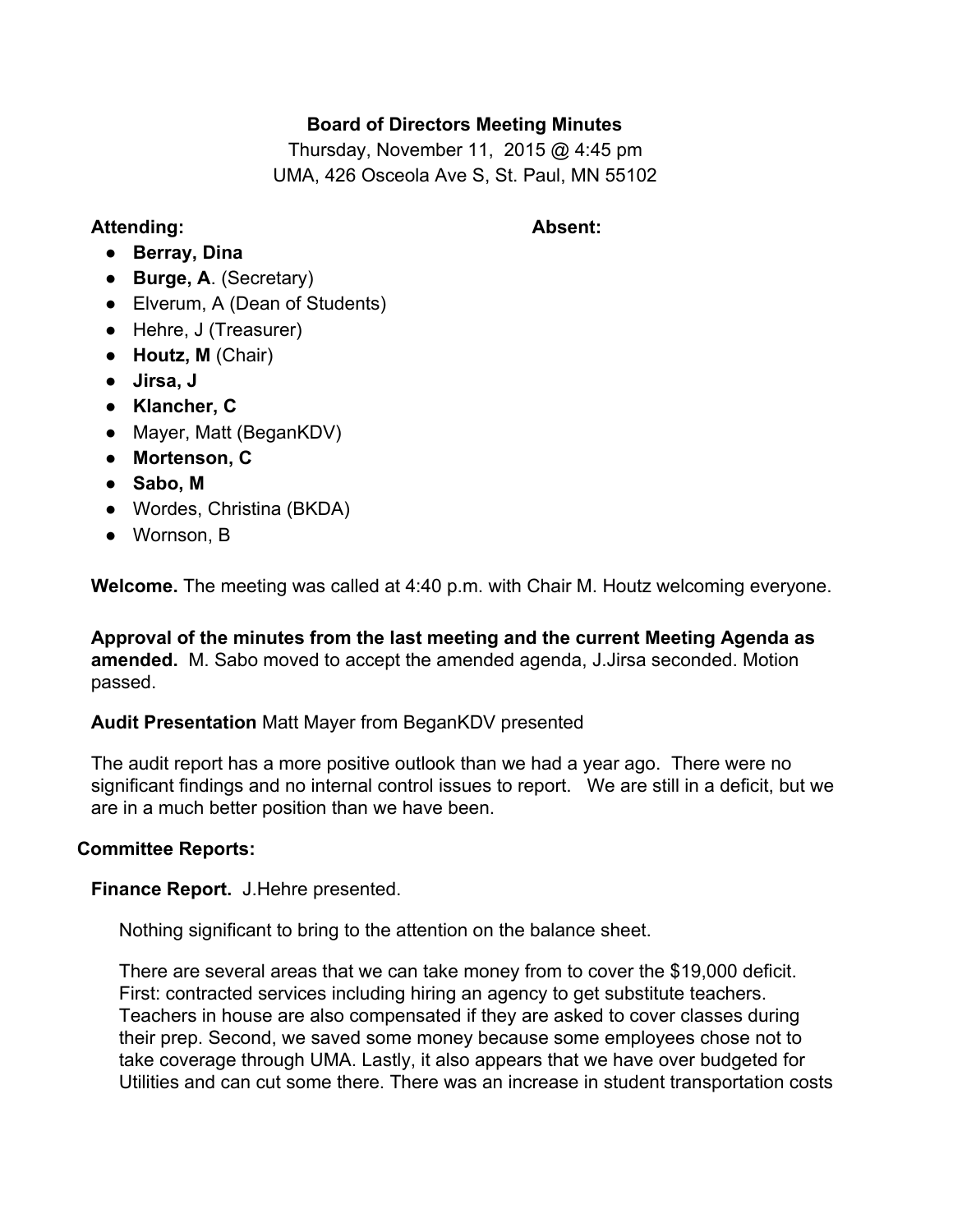because we had to add a bus. Overall, we moved \$25,000 which more than covers the deficit amount.

We are also aware that things that we were able to put on the CSP Grant will roll over into our regular budget for next year.

C. Mortenson motioned to accept the financial report. J. Jirsa seconded. Motion passed.

**Facilities Report.** Barb Wornson presented.

Timeline--We need to put more time and energy into this piece.

Offers under consideration--Continuing to look at St. James and Fort Snelling, but nothing has been done on this.

# **Director's Report**. Barb Wornson presented.

• Enrollment Update-60 sixth graders, 71 seventh graders, 110 eighth graders =  $241$ Middle School; 9 ninth graders, 18 eleventh graders = 27 High School (Data from Infinite Campus) This month we have enrolled 4 and withdrawn 3. Next information session is November 16th.

Events this month included PTO Breakfast for Dinner on October 23, Employment Law Conference on October 29 (Barb), and Candlelight Dinner on November 7th (Barb and Marcia at the Gala).

- Testing--ACT testing for 11th grade and NWEA for 6-9. These tests have helped us pinpoint areas that we need to focus on for our students as a whole in areas of concern, to reinforce our pedagogy. The authorizer and Q-comp both require us to give these tests as indicators of progress.
- Operations--Bid for security intercom security so the door can be locked; ready for installation with board approval. Cost is about \$2300. M.Sabo motioned to approve the finances need to install and maintain the security door. D. Berray seconded. Motion approved.

Fire drill schedule and procedure established. First on 10/30

Bus training for students completed

Picture retake day Meetings with Steve Carter around building concerns--Alarm settings, boiler start up, dysfunctional urinals, recycling, composting, trash, pianos, joint calendar

- Field Trips--
	- 8th grade River Walk field trip to Crosby Farms
	- 11th grade to Feed My Starving Children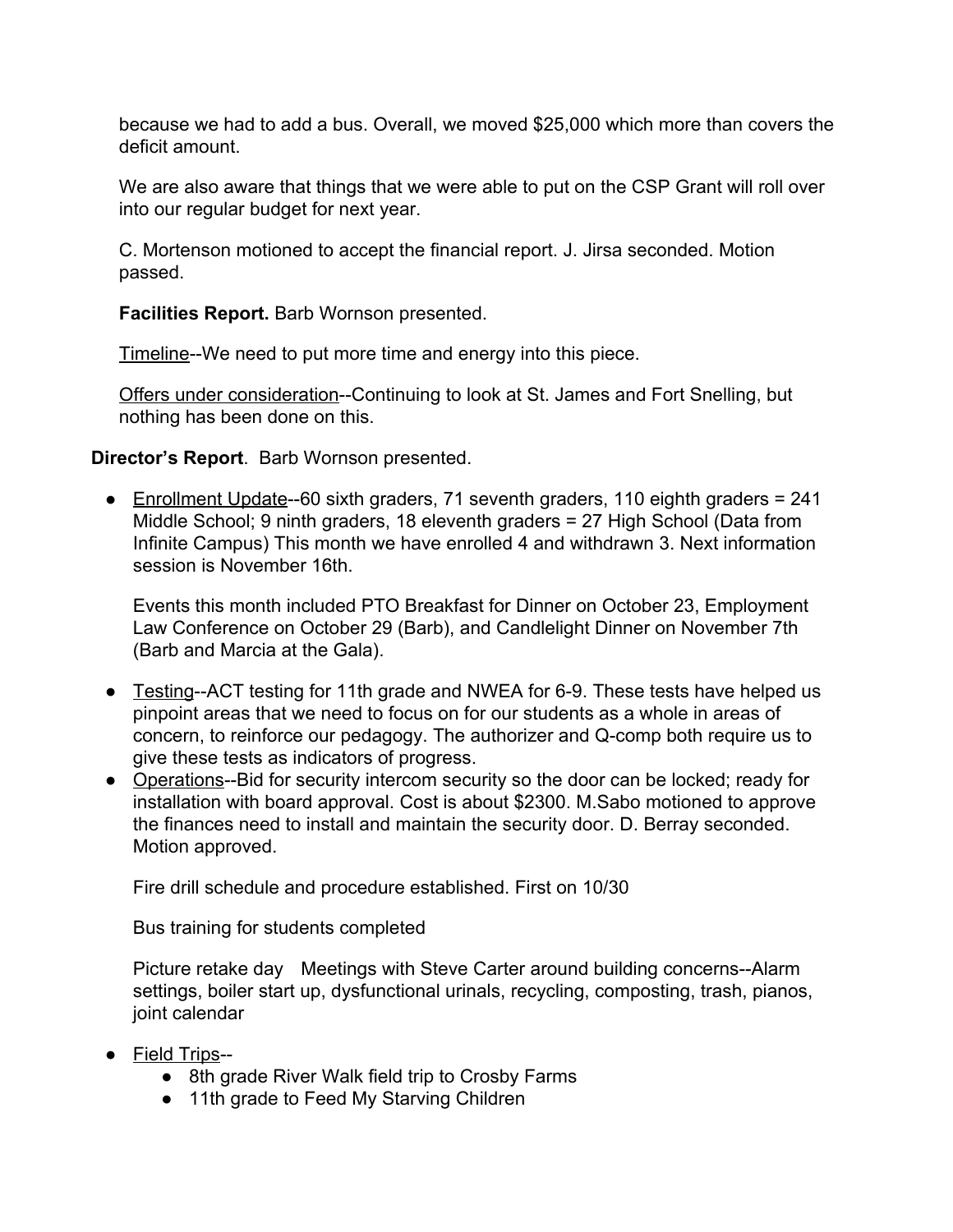- High School trip to Como Zoo for Birthday celebrations
- 9th grade to Of Mice and Men October 30th
- 9th and 11th grades to WE Day
- 6th grade to MN Opera
- 8th grade to Science Museum
- Staffing challenges--
	- Sub for Leana, para with Art license stepping in
	- Substitute teachers in general
	- Absence for Amanda and Office management concerns; Amy and Barb addressing office management challenges.
	- Licensing issues with Spanish teacher has been resolved.
	- Concerns for managing technology, testing, and infinite campus; looking at part time test coordination, possible parent
	- There was a concern raised that we are still teaching with the mission that we set out to do. The newer staff who have not worked in alternative settings are struggling with it, but the goal is still there. We need to make sure that the new staff are having training opportunities to keep that going. Shared experiences are very powerful for staff training.
	- There is also a concern that we are not doing single gender classrooms. We need to have further discussion about if we will be able to offer that in the future. Right now it is a scheduling challenge.
- Profession development
	- Student Release Day meeting and curriculum planning on 10/23
	- Student release day/ENVOY training November 6th
- Director's report
	- Add month by month report
	- Enrollment vs ADM report? ADM can't be generated by month
- Procedure for board elections
	- Table until December
- Progress on professional goals--
	- Barb shares progress (document submitted)
		- Goal 1: get into classroom more; has been a challenge for Barb due to time taken by office management; math department coordination; substitute teaching; contact with parents
		- Goal 2: communication with parents: all communication within 24 hours; going with shorter e-mails to family; primary contact for enrollment
		- Goal 3: working with staff on SPMT, though have yet to tackle comprehensive school plan; working with math department
		- Progress on goals Barb set for herself (document submitted)
			- Getting into classrooms everyday
			- Find ways to go spend more time with students
			- Work with staff to organize and implement SPMT
			- Bump up parent communication and support the PTO
			- Professional development